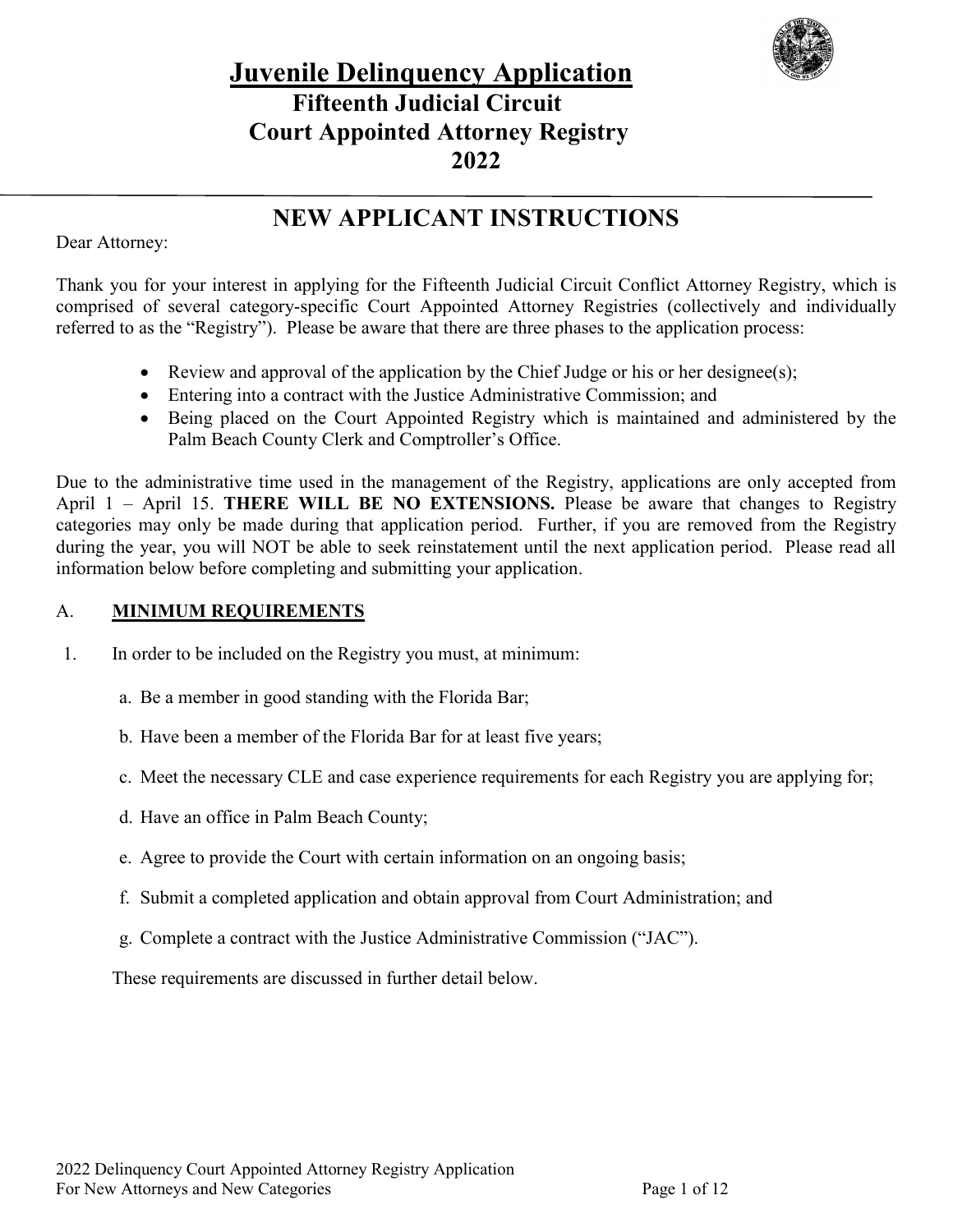#### B. **APPLICATION INFORMATION**

- 1. As part of a completed application, you must submit:
	- a. A completed Court Appointed Attorney Application (Part I).
	- b. A completed Court Appointed Attorney General Registry Supplement (Part II) along with any supporting documentation.
	- c. A completed Attorney Certification Form (Part III).
	- d. A completed Requested Registry Categories section (Part IV) along with a copy of a Florida Bar print-out showing that you have completed the required CLE courses and documentation proving that you have the required case experience (such as print-outs from the Clerk's Office, judgments, commitments, etc.) for each category you are requesting to be placed on. The CLE and case experience requirements for each Registry are listed on the Requested Registry Category Information Page. **Your application will not be considered without this documentation.**
	- 2. By submitting your application, you are certifying that you have read and are familiar with the Policies and Procedures for Appointment of Counsel found in Administrative Orders 2.603 and 2.604, which can be found on the Circuit's website at [www.15thcircuit.com,](http://www.15thcircuit.com/) as well as sections 27.40, 27.425, 27.5304, and 27.5305, Florida Statutes.
	- 3. Processing of the application may take up to 8 weeks.
		- a. The application is reviewed by a committee and approved by the Chief Judge or his or her designee(s).
		- b. Once the application is reviewed and approved by the Chief Judge or his or her designee(s), you will receive a letter from Court Administration which will either list the Registries and locations approved or will list the deficiencies which must be remedied in order for the application review process to continue. Failure to remedy the deficiencies will result in the application being rejected.
		- c. Once approved, you must sign a contract with the JAC.

#### C. **APPOINTMENT INFORMATION**

- 1. Conflict case appointments are randomly chosen by a computerized program maintained by the Clerk's Office and placement on Registry does not guarantee appointments.
- 2. Court Administration makes no representations as to the number of cases in which you may be appointed. The number of available cases (i.e. those in which the Office of Public Defender and/or the Office of Criminal Conflict and Civil Regional Counsel cannot provide representation) and the number of attorneys included on the Registry for each category will impact the frequency of appointments.
- 3. Your failure to accept appointments for any reason (e.g. rejection of the case, unavailability etc.) may result in you being removed from the Registry. If you are removed from the Registry, you will have to file a new application to be reinstated.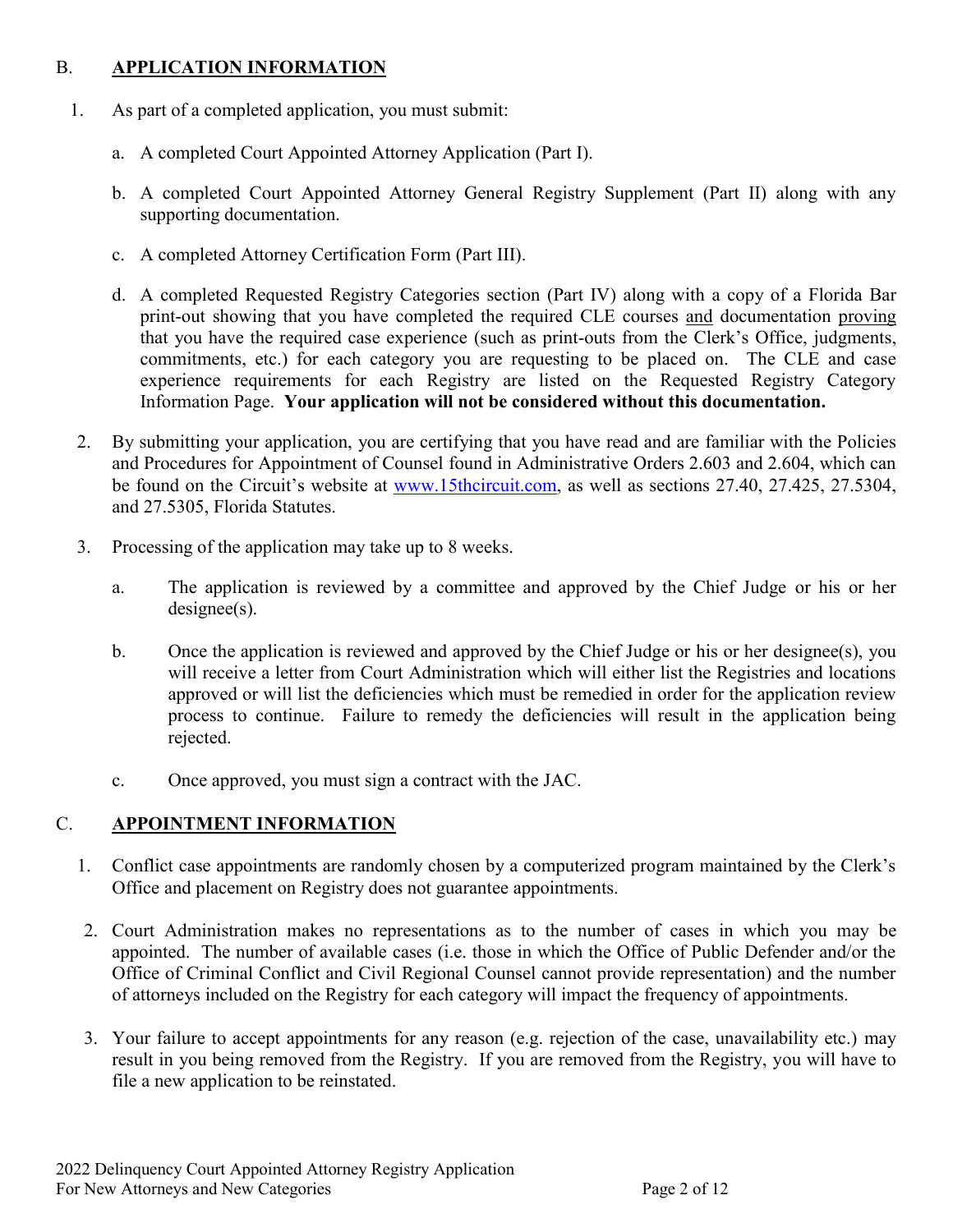#### D. **REQUIRED NOTIFICATION INFORMATION**

- 1. You must immediately (within twenty-four hours) notify Court Administration if there is any change in your status with the Florida Bar (e.g. your license becomes inactive).
- 2. You must notify Court Administration if you become the subject of any disciplinary action instituted by the Florida Bar or have a legal malpractice case filed against you within seven days of the filing of the complaint, order, or other charging document.
- 3. You must immediately (within twenty-four hours) notify Court Administration if you become the subject of a criminal investigation or have criminal charges against filed against you.
- 4. Failure to comply with these notification provisions may result in your immediate removal from the Registry.

#### E. **JAC CONTRACT INFORMATION**

After being approved by Court Administration, you must sign a contract with the Justice Administrative Commission ("JAC") no later than (30) days from the date of approval. JAC is the entity which pays the court appointed attorney's fees and costs. JAC contracts can be found at: [www.justiceadmin.org.](http://www.justiceadmin.org/) If you do not sign the JAC contract within the time frame listed above, you may not be added to the Registry.

#### F. **CONTACT INFORMATION**

- 1. You must maintain a valid email address and must provide notice to Court Administration, the Clerk, and the JAC upon any change to your address, email address or telephone number.
- 2. Failure to comply with the terms of the JAC contract or to notify Court Administration, the Clerk, and the JAC of any changes to your contact information may result in your removal from the Registry.
- 3. All attorneys on the Registry agree to accept correspondence through email.

#### G. **SUBMISSION OF APPLICATION**

Parts I through IV of the Court Appointed Attorney Application are to be **emailed only** to:

### **CAD-AttorneyWheel-1@pbcgov.org**

This inbox is for Adult Criminal, and Juvenile Delinquency Conflict Attorneys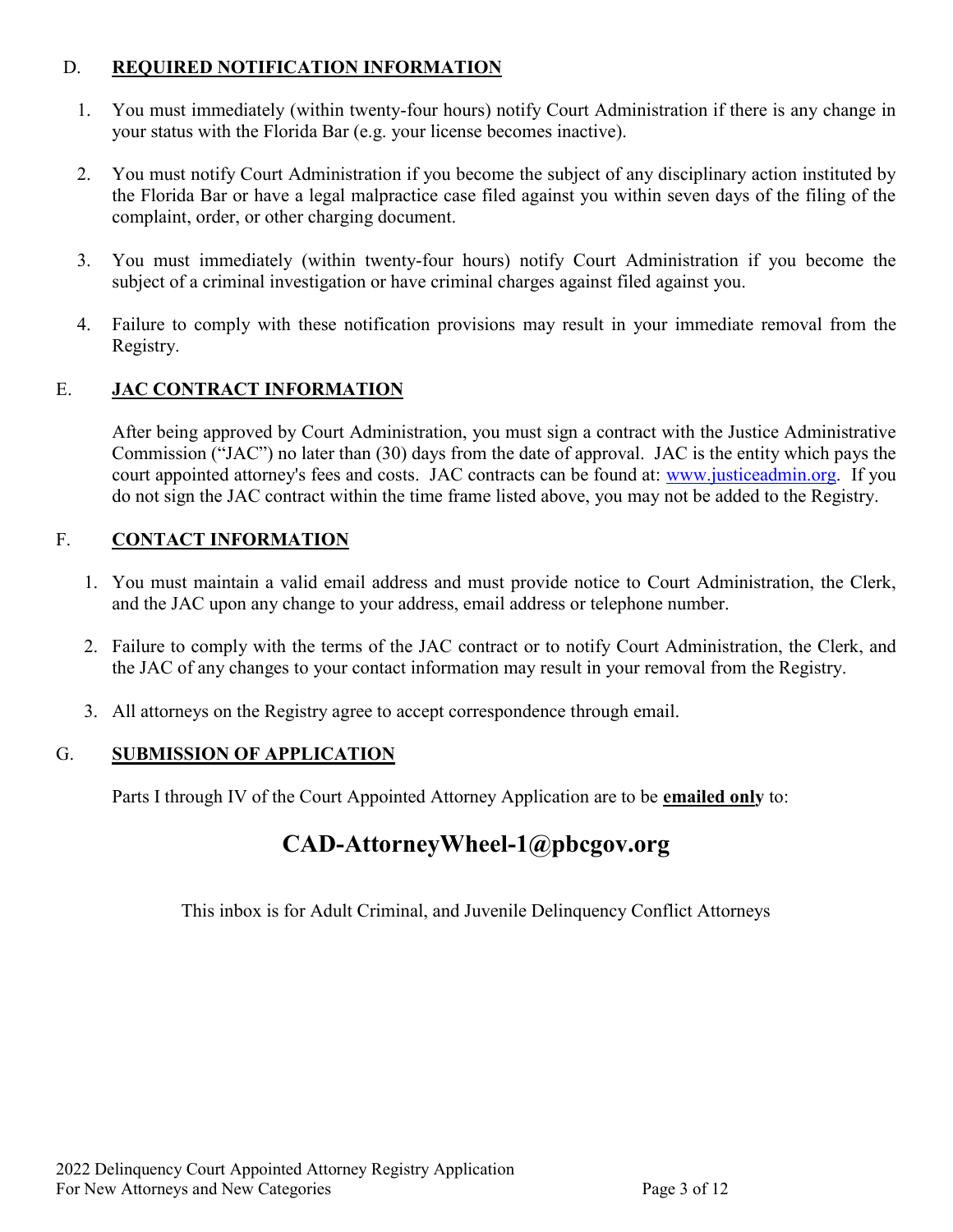

# **2022 Fifteenth Judicial Circuit Court Appointed Attorney Application**

### **PART I**

(You must fill out and return all applicable application pages)

| <b>Signature of Attorney</b>                                                       | Date                                                                                                                                                                                                                                                 |
|------------------------------------------------------------------------------------|------------------------------------------------------------------------------------------------------------------------------------------------------------------------------------------------------------------------------------------------------|
| <b>MAY RESULT IN MY REMOVAL FROM THE REGISTRY</b>                                  | I CERTIFY THAT I HAVE READ AND AGREE TO THE TERMS SET FORTH IN THE THREE (3)<br>PAGE INSTRUCTION SHEET AND ON THIS INFORMATION SHEET. FAILURE TO COMPLY                                                                                              |
| <b>FACSIMILE NUMBER:</b>                                                           |                                                                                                                                                                                                                                                      |
| <b>TELEPHONE NUMBER:</b>                                                           |                                                                                                                                                                                                                                                      |
| <b>EMAIL ADDRESS:</b>                                                              | <u> 1989 - Johann Stoff, amerikansk politiker (d. 1989)</u>                                                                                                                                                                                          |
| (circle one):<br><b>YES</b>                                                        | I agree to meet with 15th Judicial Circuit Court appointed clients at a corrections facility (for adult criminal and<br>juvenile cases) or at a residential care facility (for guardianship cases) and to accept phone calls from the clients<br>NO. |
| require the client to travel outside Palm Beach County (circle one):<br><b>YES</b> | N <sub>O</sub>                                                                                                                                                                                                                                       |
|                                                                                    | I agree to meet with 15th Judicial Circuit Court Appointed clients my Palm Beach County Office and will not                                                                                                                                          |
|                                                                                    | PALM BEACH COUNTY OFFICE ADDRESS (if different): _______________________________                                                                                                                                                                     |
|                                                                                    | PRIMARY OFFICE ADDRESS (as listed with The Florida Bar): _______________________<br>and the control of the control of the control of the control of the control of the control of the control of the                                                 |
|                                                                                    | OTHER STATES IN WHICH ADMITTED TO PRACTICE LAW:                                                                                                                                                                                                      |
|                                                                                    |                                                                                                                                                                                                                                                      |
|                                                                                    |                                                                                                                                                                                                                                                      |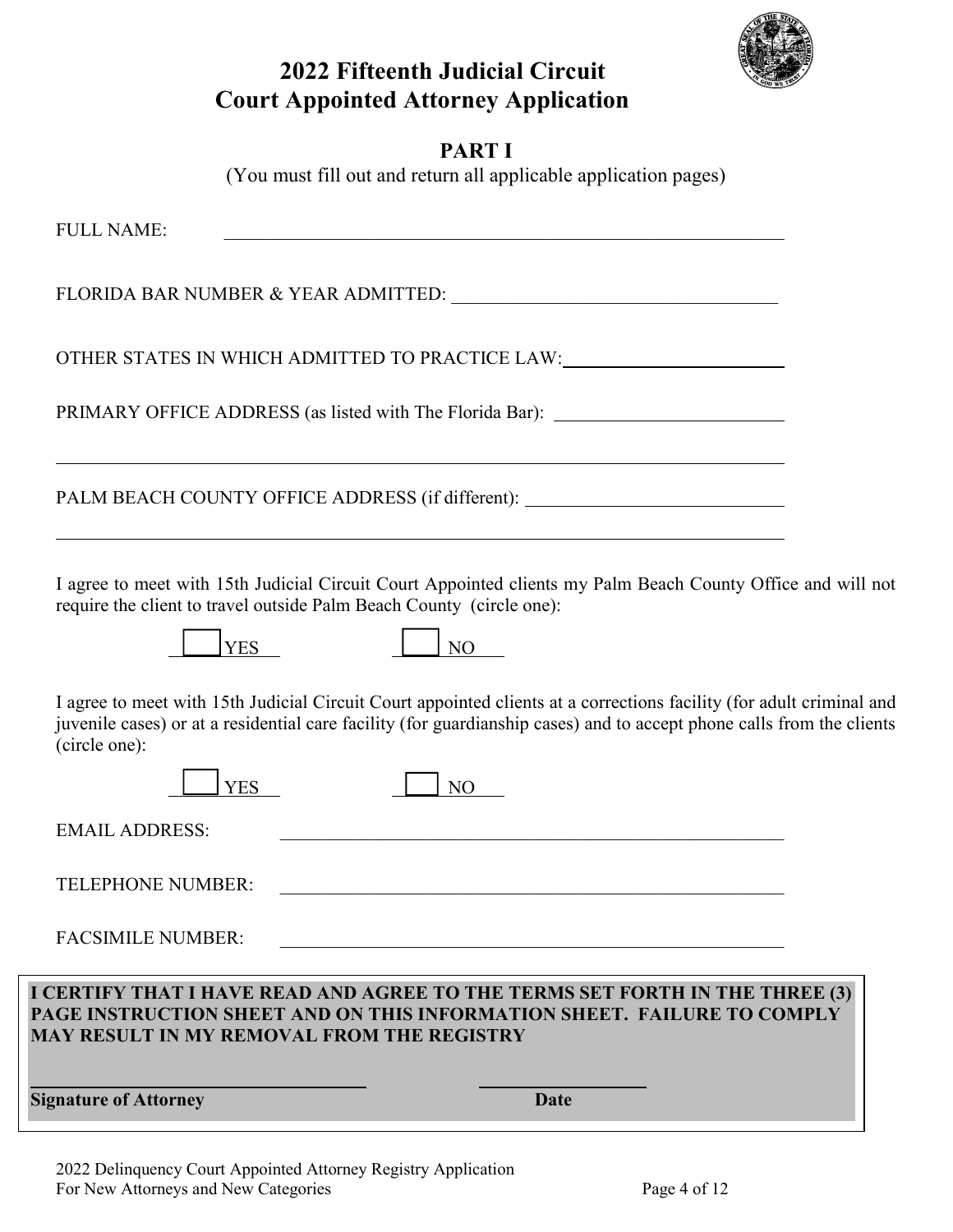

# **PART II**

# **2022 Fifteenth Judicial Circuit Court Appointed Attorney General Registry Supplement**

1. In the last 10 years, has any trial or appellate court found that you rendered ineffective assistance of counsel through a Florida Rule of Criminal Rule 3.850, Florida Rule of Criminal Procedure 3.851, or other equivalent state or federal hearing?



If YES, list all cases, including style of case, judge, and opposing counsel. Also, for each instance, please provide any explanation or circumstance you deem necessary or important to consider in further review of your application.

2. In the last 10 years, have you been the subject of any disciplinary proceedings initiated by the Florida Bar or the Bar of any other jurisdiction?

Yes  $\vert$  No

If YES, list all proceedings and the outcome. Also, for each instance, please provide any explanation or circumstance you deem necessary or important to consider in further review of your application.

 $\mathcal{L}_\mathcal{L} = \mathcal{L}_\mathcal{L} = \mathcal{L}_\mathcal{L} = \mathcal{L}_\mathcal{L} = \mathcal{L}_\mathcal{L} = \mathcal{L}_\mathcal{L} = \mathcal{L}_\mathcal{L} = \mathcal{L}_\mathcal{L} = \mathcal{L}_\mathcal{L} = \mathcal{L}_\mathcal{L} = \mathcal{L}_\mathcal{L} = \mathcal{L}_\mathcal{L} = \mathcal{L}_\mathcal{L} = \mathcal{L}_\mathcal{L} = \mathcal{L}_\mathcal{L} = \mathcal{L}_\mathcal{L} = \mathcal{L}_\mathcal{L}$ 

3. In the last 10 years, has any trial court replaced you with another attorney after conducting a hearing pursuant to *Nelson v. State*, 274 So. 2d 256 (Fla. 4th DCA 1973) or other equivalent state or federal hearing?

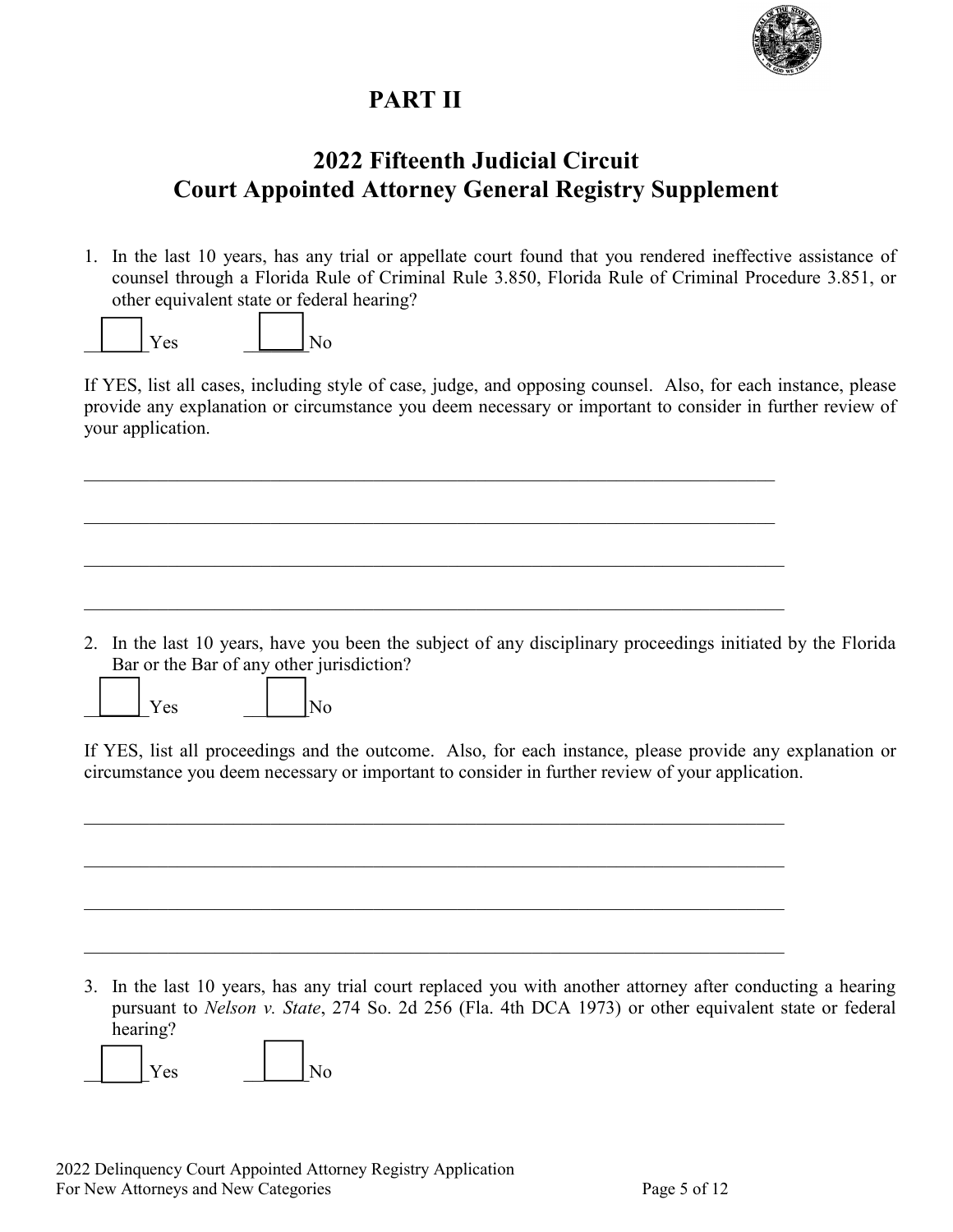If YES, list all cases, including style of case, judge, and opposing counsel. Also, for each instance, please provide any explanation or circumstance you deem necessary or important to consider in further review of your application.

| <b>Signature of Attorney</b> | <b>Date</b> |  |
|------------------------------|-------------|--|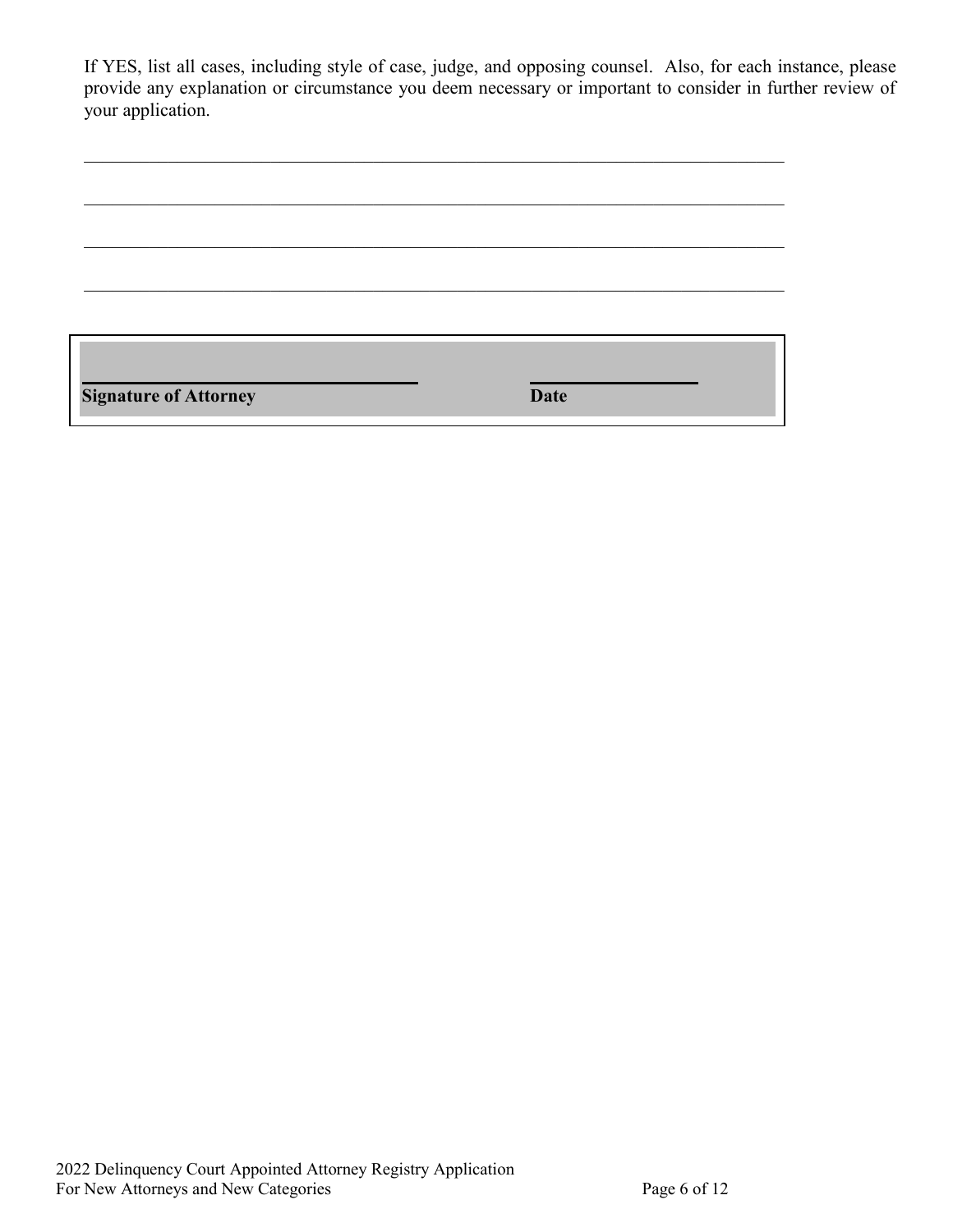# **PART III**



# **2022 Fifteenth Judicial Circuit Court Appointed Attorney Registry**

#### **ATTORNEY CERTIFICATION**

| NAME:                    | FBN: |
|--------------------------|------|
| <b>BUSINESS ADDRESS:</b> |      |
| <b>BUSINESS PHONE:</b>   | FAX: |
| <b>EMAIL ADDRESS:</b>    |      |

In accordance with section 27.40(3)(a), Florida Statutes*,* to be included on a Fifteenth Judicial Circuit Court Appointed Attorney Registry, I hereby certify:

- 1. I meet any minimum requirements established by the Chief Judge and by general law for court appointment; and
- 2 I am available to represent indigent defendants in cases requiring court appointment of private counsel; and
- 3. I am willing to abide by the terms of the Justice Administrative Commission Contract for Services; and
- 4. I further certify to the best of my knowledge and belief, all statements contained in my Court Appointed Attorney Application and herein are true, correct, complete, and made in good faith. I understand any omissions, falsifications, misstatements or misrepresentations above may disqualify me for consideration. If I am accepted for installation on any Fifteenth Judicial Circuit Registry and enter into a contract with the Justice Administrative Commission I understand any omissions, falsifications, misstatements or misrepresentations later discovered to have been made by me herein may be grounds for dismissal. I am required to adhere to the contract, to any applicable policies and administrative orders of the Fifteenth Judicial Circuit, and any policies and procedures of the Justice Administrative Commission [\(www.JusticeAdmin.org\)](http://www.justiceadmin.org/).
- 5. I agree to meet with 15th Judicial Circuit Court appointed clients at my Palm Beach County office. For appointed clients who are incarcerated, I agree to meet with them at the corrections facility. For appointed clients who are at a residential care facility, I agree to meet with them at the facility. I further agree to accept phone calls from court appointed clients.
- 6. I agree to attend at least one meeting per year as scheduled by the Administrative Judge of Juvenile unless excused by the Administrative Judge as well as participate in the monthly juvenile division meeting or, at a minimum, be responsible for the information contained in the meeting minutes.
- 7. I agree to read and respond to emails that are sent in regards to juvenile matters from Judiciary and/or Court Administration personnel.
- 8. I agree to review and sign the Memorandum of Understanding (MOU) relating to the handling of juvenile crossover matters.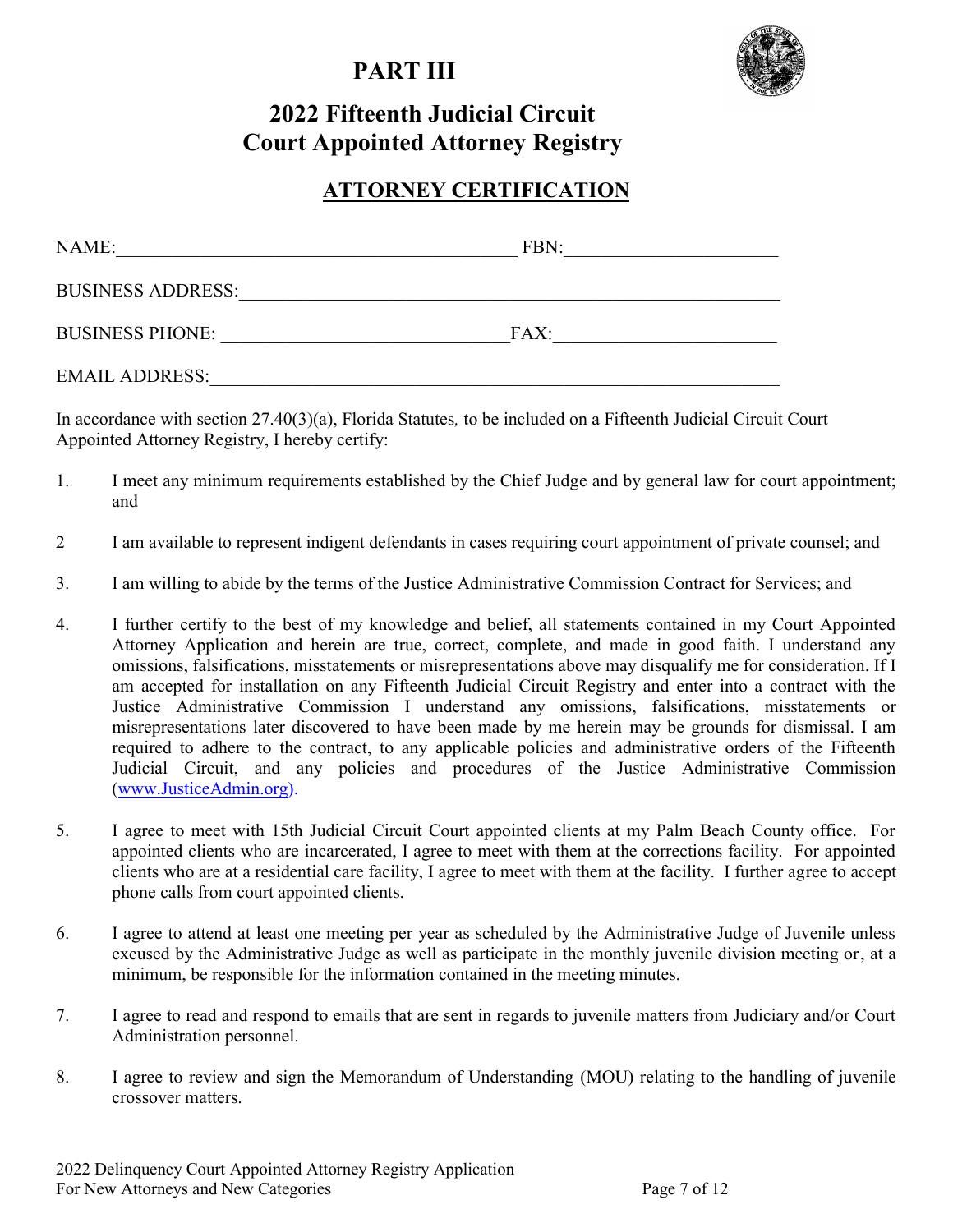- 9. I agree to provide 30 days written notice via email to **CAD-AttorneyWheel-1@pbcgov.org** if I wish to be removed from a Registry. I agree that once removed from the Registry, I must file a new application to be reinstated.
- 10. I agree to provide written notice via email to **CAD-AttorneyWheel-1@pbcgov.org** within twenty-four hours if my status with the Florida Bar changes. I agree to provide notice to the same email if I become the subject of any disciplinary action instituted by the Florida Bar or have a legal malpractice case filed against me within seven days of the filing of the complaint, order or other charging document. I also agree to provide immediate (within twenty-four hours) notice via the same email address if I become the subject of a criminal investigation or have criminal charges filed against me. I understand that my failure to comply with these notification provisions may result in my immediate removal from the Registry.

**SIGNATURE OF APPLICANT DATE**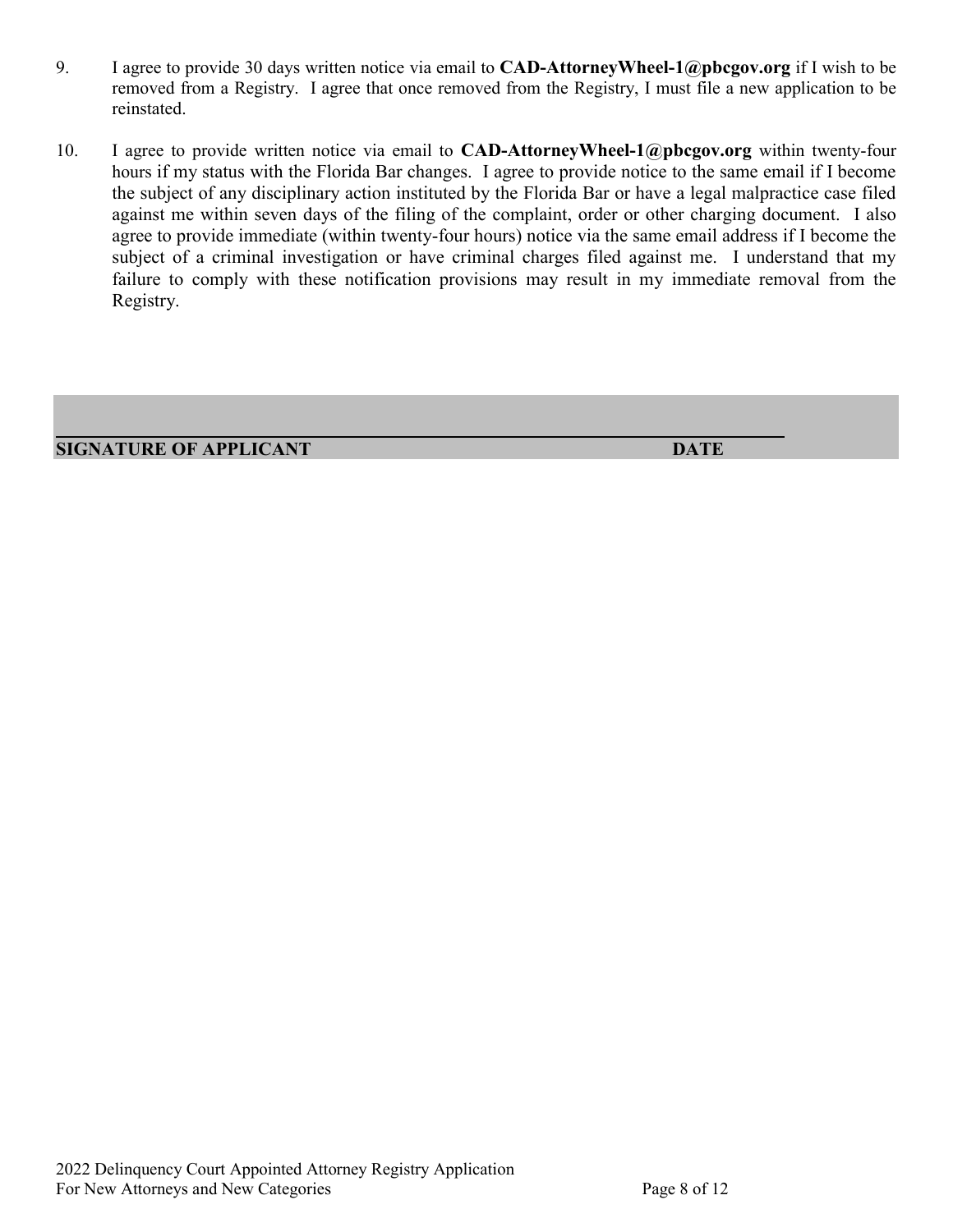

# **PART IV - REQUESTED REGISTRY CATEGORIES**

### **PLEASE READ CAREFULLY**

**SHADED AREA:** Place a check mark or an X in the shaded area at the top of the page next to the name of the category of cases for which you are applying. Each category is on a separate page. Some categories have multiple categories. **If placed on the Registry for a category, you can receive an appointment in any one of the types of cases listed for that category.**

**LOCATIONS:** Place a check mark or an X next to each courthouse location where you agree to receive appointments.

**CASE CODES:** You will also see case codes corresponding to the categories. The case codes are required by the Justice Administrative Commission.

**INFORMATION PAGE:** Complete the information page by placing your initials next to each affirmation and by providing the requested case information. If you cannot affirm the statement, you will not meet the minimum qualifications for the Registry. Only submit the information pages for the Registry category you seek appointments.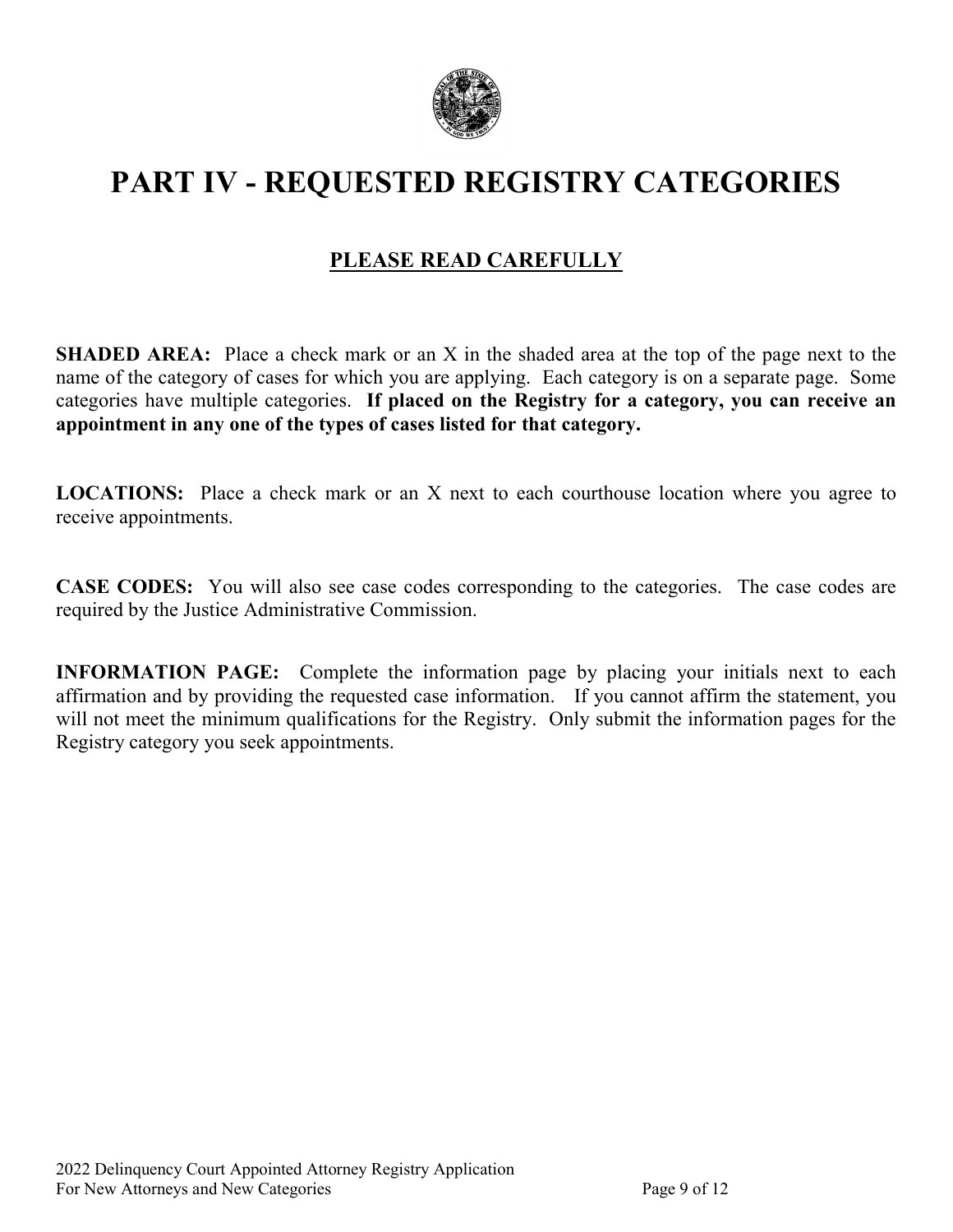

### **JUVENILE 1ST DEGREE FELONY**

| <b>INCLUDES THE FOLLOWING CATEGORIES</b>                                                                                                                                                                                                                                                                                                                                                         | <b>CASE CODE</b>                                                 |
|--------------------------------------------------------------------------------------------------------------------------------------------------------------------------------------------------------------------------------------------------------------------------------------------------------------------------------------------------------------------------------------------------|------------------------------------------------------------------|
| <b>Juvenile Delinquency-1st Degree Felony</b>                                                                                                                                                                                                                                                                                                                                                    | 846                                                              |
| <b>Juvenile Delinquency-Felony Life</b>                                                                                                                                                                                                                                                                                                                                                          | 839                                                              |
| <b>SUPPORTING QUESTIONS</b>                                                                                                                                                                                                                                                                                                                                                                      | <b>PLACE INITIALS</b><br><b>AFFIRMING TO</b><br><b>STATEMENT</b> |
| I am currently a member in good standing with the Florida Bar                                                                                                                                                                                                                                                                                                                                    |                                                                  |
| I have an office in Palm Beach County where I meet clients                                                                                                                                                                                                                                                                                                                                       |                                                                  |
| I have been a member of the Florida Bar for at least 5 years.                                                                                                                                                                                                                                                                                                                                    |                                                                  |
| I have completed at least 10 hours of criminal law CLE within the 12 months<br>preceding the date of this application. (provide printout)                                                                                                                                                                                                                                                        |                                                                  |
| I have tried at least 10 trials<br>at least five of which were felonies<br>$\bullet$<br>at least 5 of which were delinquency<br>at least 3 of the cases were tried within the past 5 years.<br>Attach list of cases, or supporting documentation, with the following<br>$\bullet$<br>information:<br>case name, case number, verdict, name of judge, name of co-counsel and<br>role counsel held |                                                                  |

| I agree to accept appointments and make appearances at the following courthouse<br>locations |  |
|----------------------------------------------------------------------------------------------|--|
| (failure to check off locations will default to all locations):                              |  |
| Palm Beach Gardens <u>Delray Beach</u><br>West Palm Beach<br><b>Belle Glade</b>              |  |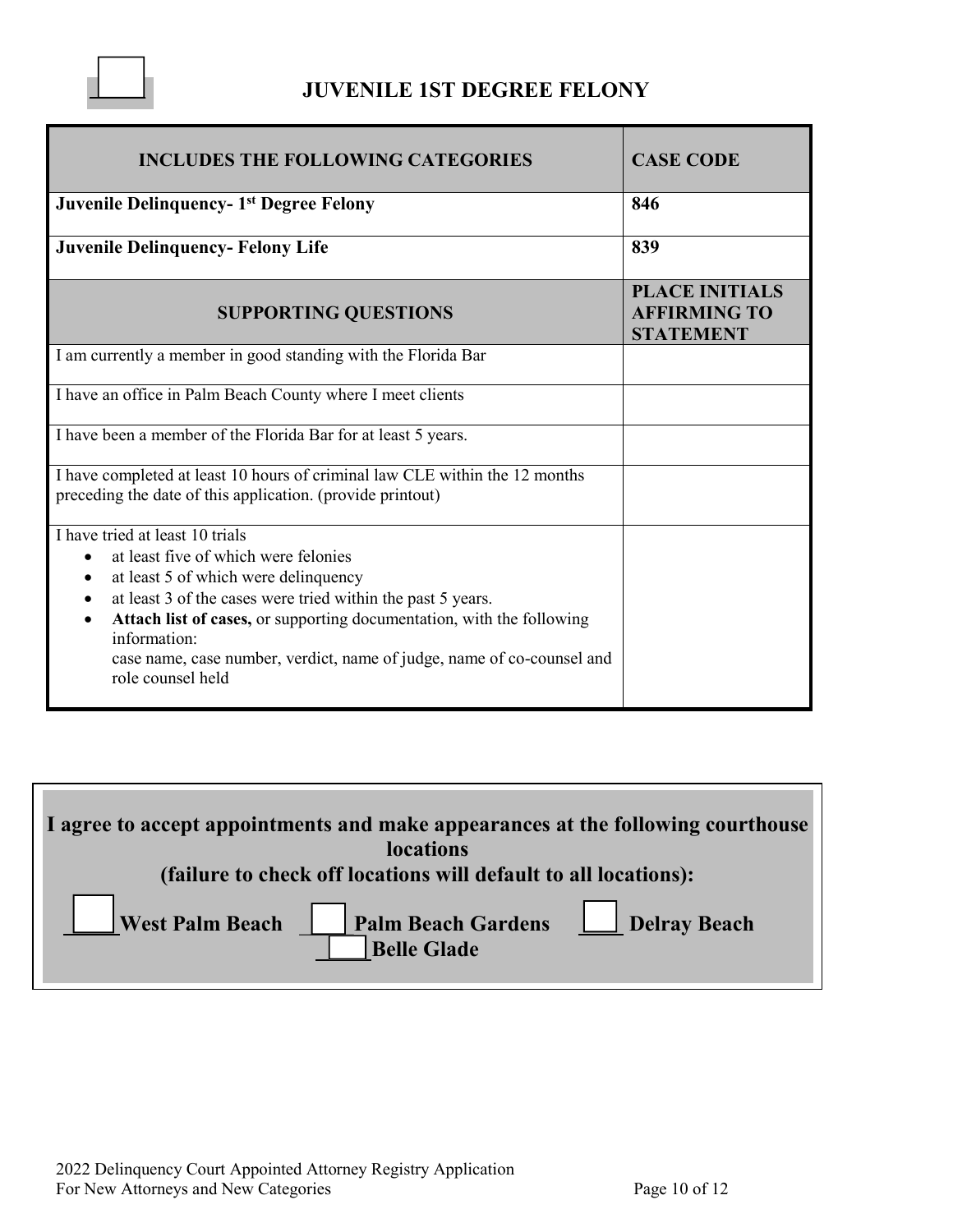

### **JUVENILE 2ND AND 3RD DEGREE FELONIES**

| <b>INCLUDES THE FOLLOWING CATEGORIES</b>                                                                                                              | <b>CASE CODE</b>                                                 |
|-------------------------------------------------------------------------------------------------------------------------------------------------------|------------------------------------------------------------------|
| Juvenile Delinquency-2 <sup>nd</sup> Degree Felony                                                                                                    | 848                                                              |
| Juvenile Delinquency-3rd Degree Felony                                                                                                                | 878                                                              |
| <b>SUPPORTING QUESTIONS</b>                                                                                                                           | <b>PLACE INITIALS</b><br><b>AFFIRMING TO</b><br><b>STATEMENT</b> |
| I am a member in good standing with the Florida Bar                                                                                                   |                                                                  |
| I have an office in Palm Beach County where I meet clients                                                                                            |                                                                  |
| I have been a member of the Florida Bar for at least 2 years.                                                                                         |                                                                  |
| I have completed at least 10 hours of juvenile or criminal law CLE within the<br>12 months preceding the date of this application (provide printout.) |                                                                  |
| I have tried at least five delinquency or five state or federal jury or nonjury<br>criminal trials                                                    |                                                                  |
| at least three of which were criminal                                                                                                                 |                                                                  |
| at least two of the cases were tried within the past 5 years                                                                                          |                                                                  |
| Attach list of cases, or supporting documentation, with the following<br>$\bullet$<br>information:                                                    |                                                                  |
| case name, case number, verdict, name of judge, name of co-counsel<br>and role counsel held                                                           |                                                                  |

| I agree to accept appointments and make appearances at the following<br>courthouse locations |  |
|----------------------------------------------------------------------------------------------|--|
| (failure to check off locations will default to all locations):                              |  |
| <b>Delray Beach</b><br>West Palm Beach Palm Beach Gardens                                    |  |